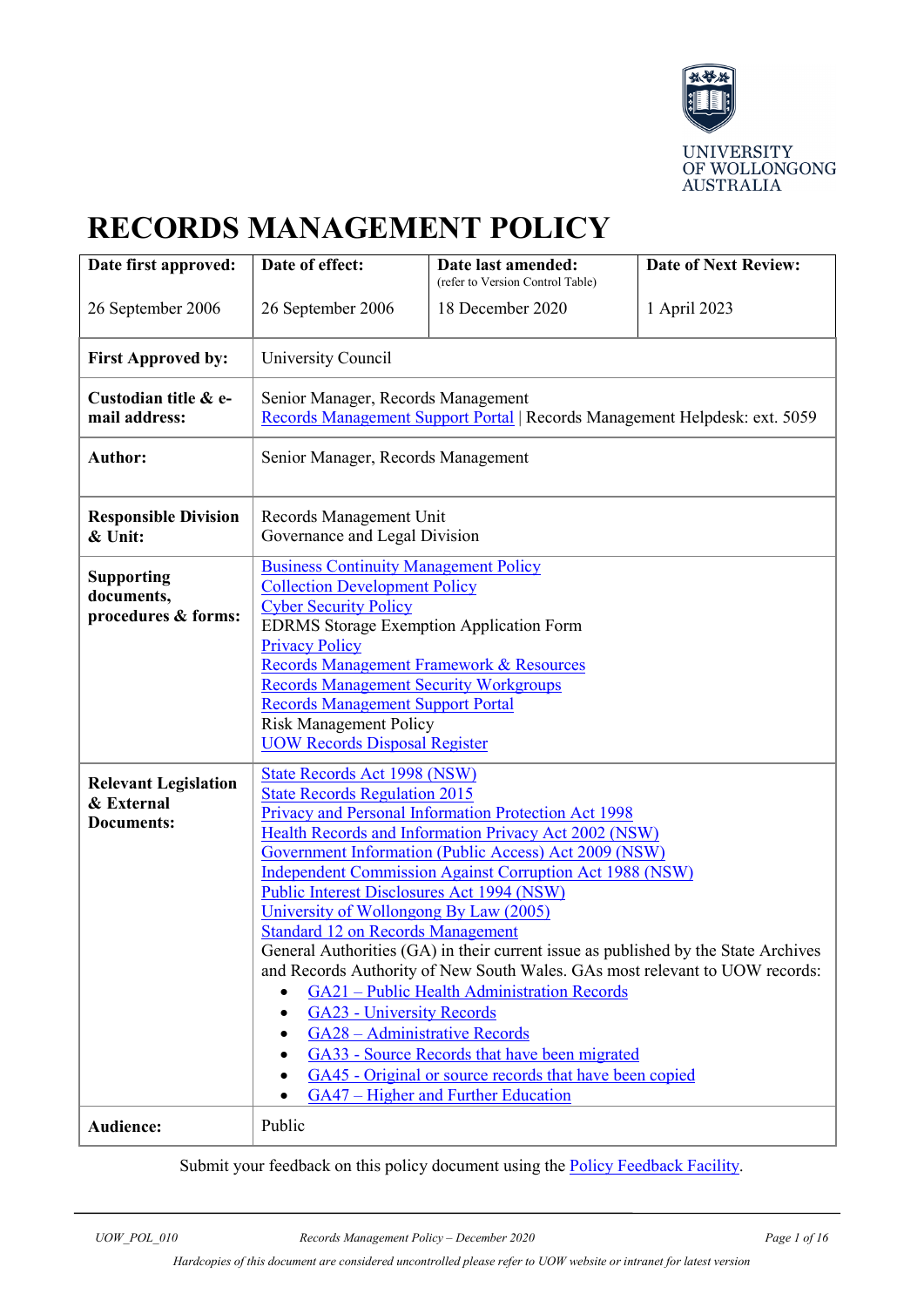

## **Contents**

| $\mathbf{1}$   |  |
|----------------|--|
| 2              |  |
| $\mathfrak{Z}$ |  |
| $\overline{4}$ |  |
| 5              |  |
| 6              |  |
| $\tau$         |  |
| 8              |  |
| 9              |  |
| 10             |  |
| 11             |  |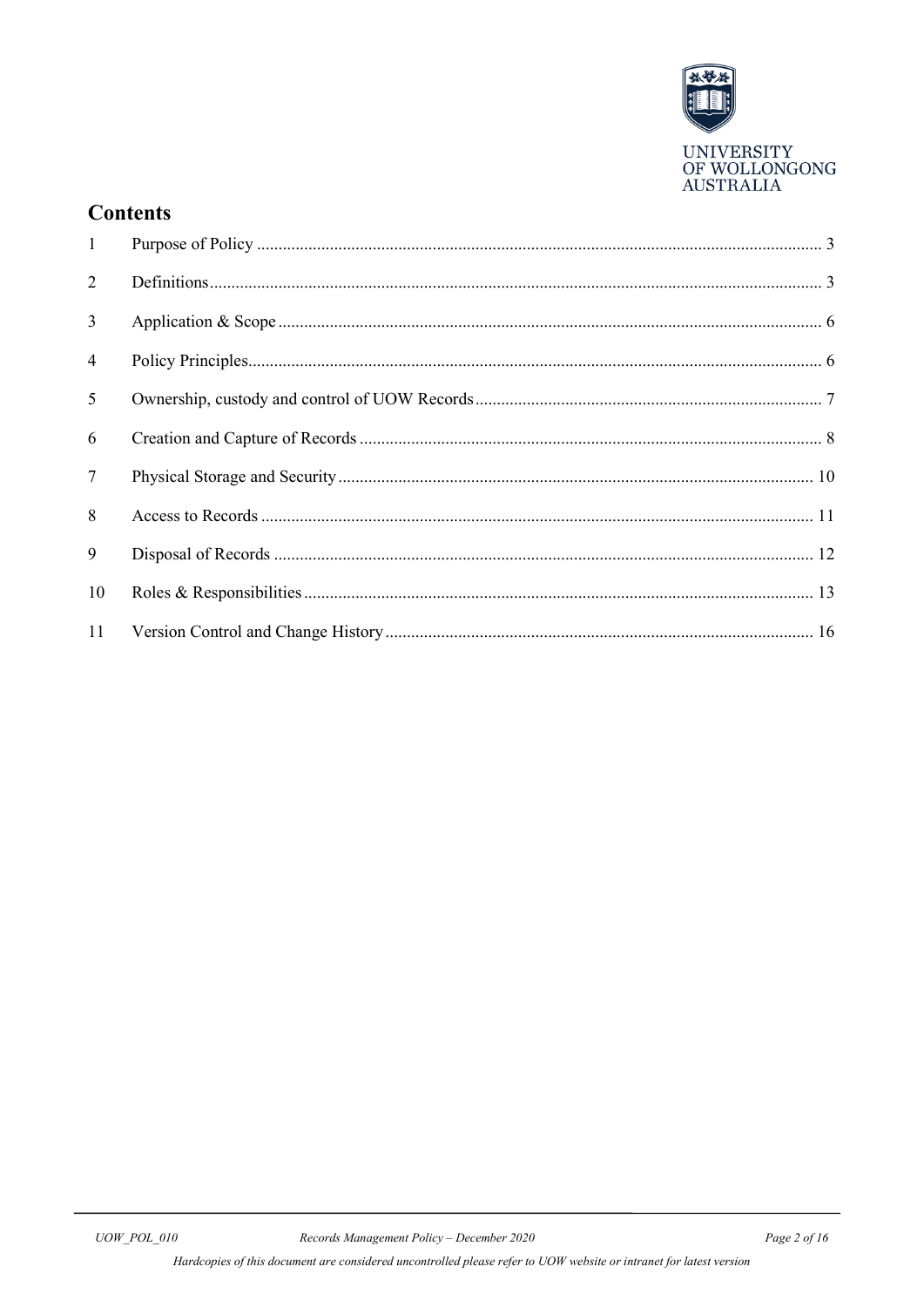

## <span id="page-2-0"></span>**1 Purpose of Policy**

- 1. The University of Wollongong (UOW) is required to comply with the State Records Act 1998 (NSW) as well as regulations, standards, policies and guidelines issued under it. Good records management supports compliance requirements under legislative frameworks, meets UOW business needs as well as the interests of its stakeholders.
- 2. UOW demonstrates compliance with the State Records Act 1998 (NSW) and other legislative requirements, implementing and continuously improving good records management practices across all areas and functions of UOW, through its Records Management Framework.
- 3. The purpose of this Policy is to outline responsibilities and compliance controls regarding records management, with the objectives of:
	- a. ensuring compliance with the State Records Act 1998 (NSW);
	- b. contributing to the development and continuous improvement of efficient and effective records management at UOW;
	- c. ensuring that full and accurate records are created, captured and managed for all UOW business activities and business transactions;
	- d. ensuring that records are appropriately made available to eligible stakeholders; and
	- e. ensuring that disposal of records is undertaken in a controlled and compliant manner.

## <span id="page-2-1"></span>**2 Definitions**

| Word/Term                  | <b>Definition</b>                                                                                                                                                                                                                                                                                                                                                    |  |
|----------------------------|----------------------------------------------------------------------------------------------------------------------------------------------------------------------------------------------------------------------------------------------------------------------------------------------------------------------------------------------------------------------|--|
| Appraisal                  | A crucial records management process of evaluating business activities to<br>determine which records need to be captured and how long records need to be kept<br>to meet business needs, organisational accountability requirements and to ensure<br>compliance.                                                                                                     |  |
| Authenticity of<br>Records | An authentic record has:<br>Reliability – Sufficient and appropriate metadata (descriptive information) is<br>associated with a record<br>Integrity - Records are complete and protected against unauthorised access within<br>a system<br>Usability – Authorised users can locate, access and use records across time and in<br>changing technological environments |  |
| <b>Business Activity</b>   | Any action that contributes towards UOW's decision-making process or service<br>delivery, including all UOW's functions, processes, activities and transactions.                                                                                                                                                                                                     |  |
| Capture                    | See 'Records Capture'                                                                                                                                                                                                                                                                                                                                                |  |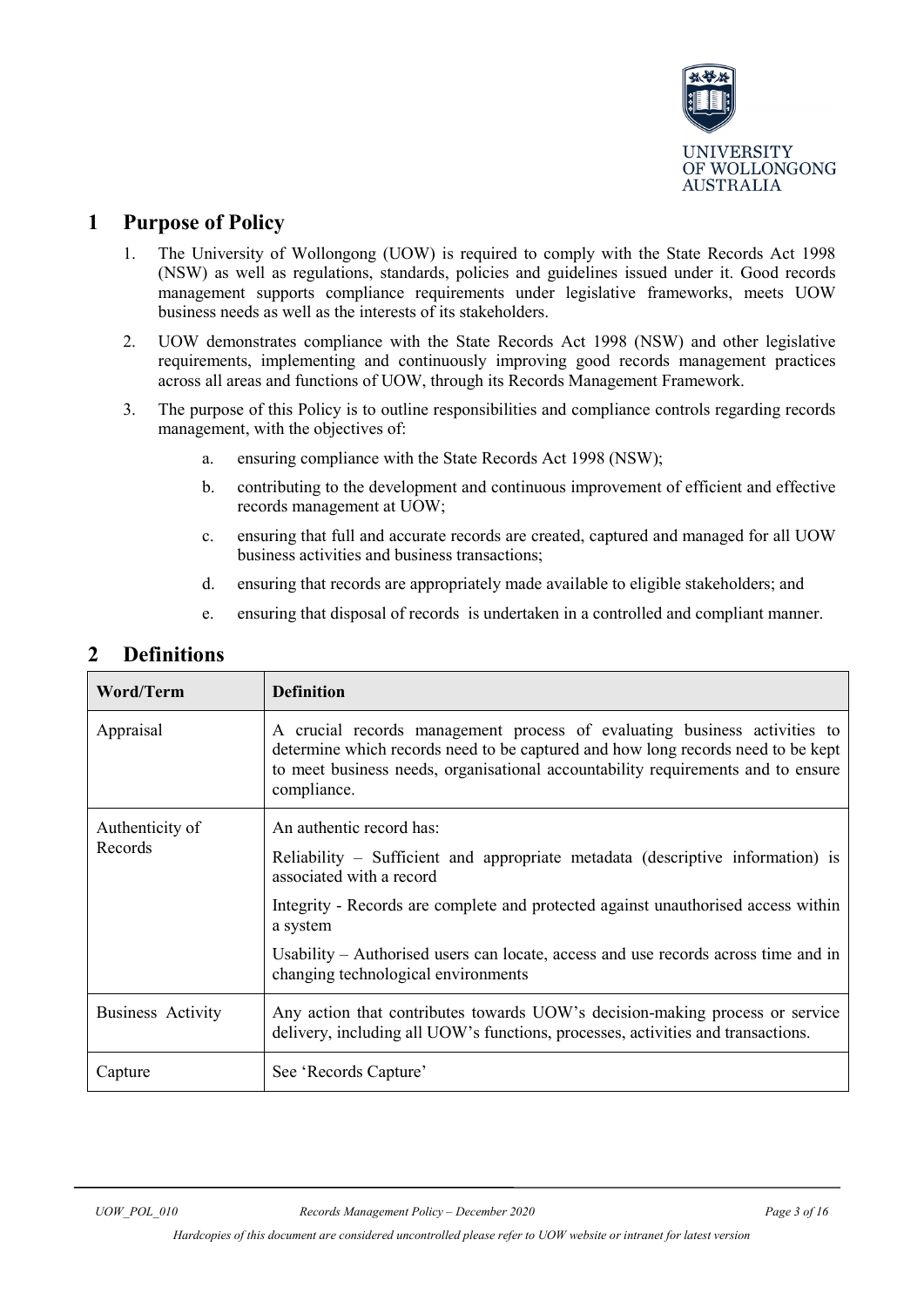

| Classification of<br>Records                                               | Records are classified according to the business functions and activities, which<br>generate the records. This functional approach to classification means that<br>classification can be used for a range of records management purposes, including<br>appraisal and disposal, storage and security requirements, and setting user<br>permissions, as well as providing a basis for titling and indexing. |
|----------------------------------------------------------------------------|-----------------------------------------------------------------------------------------------------------------------------------------------------------------------------------------------------------------------------------------------------------------------------------------------------------------------------------------------------------------------------------------------------------|
| <b>Controlled Entities</b>                                                 | The controlled entities of the University of Wollongong are UOW Global<br>Enterprises Group of Companies and UOW Pulse Limited.                                                                                                                                                                                                                                                                           |
| Disposal                                                                   | See 'Records Disposal'                                                                                                                                                                                                                                                                                                                                                                                    |
| Duplicate Records                                                          | More than one copy of the same record.                                                                                                                                                                                                                                                                                                                                                                    |
| <b>Electronic Documents</b><br>and Records<br>Management System<br>(EDRMS) | Enterprise system that is used across UOW to manage University records in a<br>secure and compliant manner.                                                                                                                                                                                                                                                                                               |
| Ephemeral records                                                          | Records of little value that only need to be kept for a short period of time. Records<br>that are ephemeral have no continuing value and, generally, are only needed for a<br>few hours or a few days.                                                                                                                                                                                                    |
| Facilitative records                                                       | Records of little value and of a routine instructional nature that are used to further<br>some activity. Most records that are facilitative have no continuing value and -<br>generally are only needed for a few hours or a few days. They are not required to<br>be kept for ongoing business or accountability purposes.                                                                               |
| General Authority<br>(GA)                                                  | A formal instrument approved and published by the Board of the State Archives<br>and Records Authority of NSW that:                                                                                                                                                                                                                                                                                       |
|                                                                            | Identifies records that are required to be kept indefinitely ("as State Archives")                                                                                                                                                                                                                                                                                                                        |
|                                                                            | Defines mandatory minimum retention periods for each record class                                                                                                                                                                                                                                                                                                                                         |
|                                                                            | Provides instructions for the disposal of records after mandatory minimum<br>retention periods have been met                                                                                                                                                                                                                                                                                              |
| Group Access Control<br>List (Group ACL)                                   | Group ACLs represent groups / sections of records in the EDRMS that a user has<br>access to, e.g. student records or finance records. Access to specific records must<br>be authorised by the owning Division / Faculty / Unit of those records. In the<br>previous records management system these used to be called "workgroups".                                                                       |
| Imaging                                                                    | Imaging is the representation or reproduction of an object's form; especially a<br>visual representation, i.e. the formation of an image. Imaging is used to create<br>electronic copies of physical records, often hard copies that are scanned.                                                                                                                                                         |
| <b>Managing Records</b>                                                    | Any action relating to the life cycle of a record, including creation, capture,<br>storage, indexing, retrieval, transfer, preservation, and disposal.                                                                                                                                                                                                                                                    |

*Hardcopies of this document are considered uncontrolled please refer to UOW website or intranet for latest version*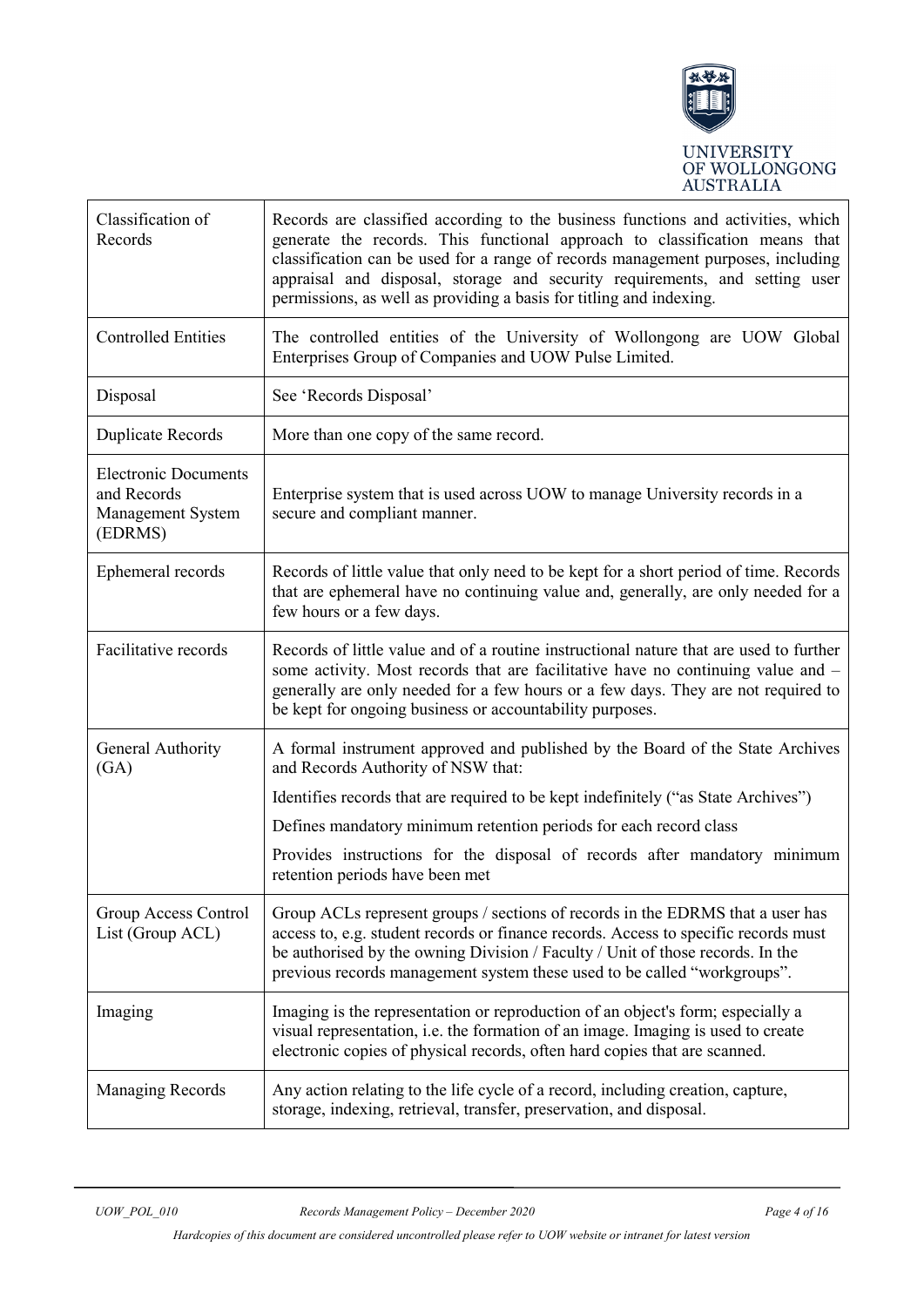

| Metadata                              | A set of data that describes and gives information about other data. This<br>information is used to describe the context and structure of records and their<br>management through time. Metadata help to facilitate identification, findability,<br>retention and disposal of records. A record without metadata is impossible to<br>prove as authentic and is therefore incomplete.                                                                                         |
|---------------------------------------|------------------------------------------------------------------------------------------------------------------------------------------------------------------------------------------------------------------------------------------------------------------------------------------------------------------------------------------------------------------------------------------------------------------------------------------------------------------------------|
| Migration                             | The transfer of records from one hardware or software configuration to another or<br>from one generation of technology to another. Migration is at times necessary for<br>digital records due to technological obsolescence or media degradation.                                                                                                                                                                                                                            |
| Record(s)                             | Any documents or other sources of information compiled, recorded or stored in<br>written form or on film, or by electronic process, or in any other manner or by any<br>other means. They are a part of and result from business activities and transactions<br>and provide evidence of those activities. Records may include, but are not limited<br>to, any staff member's paper based records, emails, or electronic documents stored<br>at UOW or on UOW equipment that: |
|                                       | correctly reflects what was done, communicated or decided, and that can<br>be trusted as a true representation of the transactions or events which it<br>documents                                                                                                                                                                                                                                                                                                           |
|                                       | is authentic, i.e. usable, reliable and of integrity<br>$\bullet$                                                                                                                                                                                                                                                                                                                                                                                                            |
|                                       | is complete and protected against unauthorised access, alteration, deletion<br>or loss                                                                                                                                                                                                                                                                                                                                                                                       |
|                                       | is understandable, complete, retrievable and available through time<br>٠                                                                                                                                                                                                                                                                                                                                                                                                     |
|                                       | Personal and / or private documents that are not part of official UOW business are<br>not considered to be records under this policy.                                                                                                                                                                                                                                                                                                                                        |
| Records Capture                       | Processes involved in the capture of records include                                                                                                                                                                                                                                                                                                                                                                                                                         |
|                                       | Registration                                                                                                                                                                                                                                                                                                                                                                                                                                                                 |
|                                       | Classification                                                                                                                                                                                                                                                                                                                                                                                                                                                               |
|                                       | Indexing                                                                                                                                                                                                                                                                                                                                                                                                                                                                     |
|                                       | These processes happen within the EDRMS and support users in finding,<br>controlling and managing records.                                                                                                                                                                                                                                                                                                                                                                   |
| Records Disposal                      | A range of processes associated with implementing appraisal decisions. They<br>include permanently removing records from UOW's control through an approved<br>process, such as archiving, deleting or destruction or the transfer of custody or<br>ownership of records.                                                                                                                                                                                                     |
| Records Management<br>Committee (RMC) | A committee formally constituted by the Chief Operating Officer, UOW's Senior<br>Responsible Officer for Records Management, with particular responsibility for<br>providing representative direction, advice, recommendations and issues resolution<br>to the Records Management Unit.                                                                                                                                                                                      |
| Records Management                    | This policy, together with the processes, people and systems required to manage                                                                                                                                                                                                                                                                                                                                                                                              |

*Hardcopies of this document are considered uncontrolled please refer to UOW website or intranet for latest version*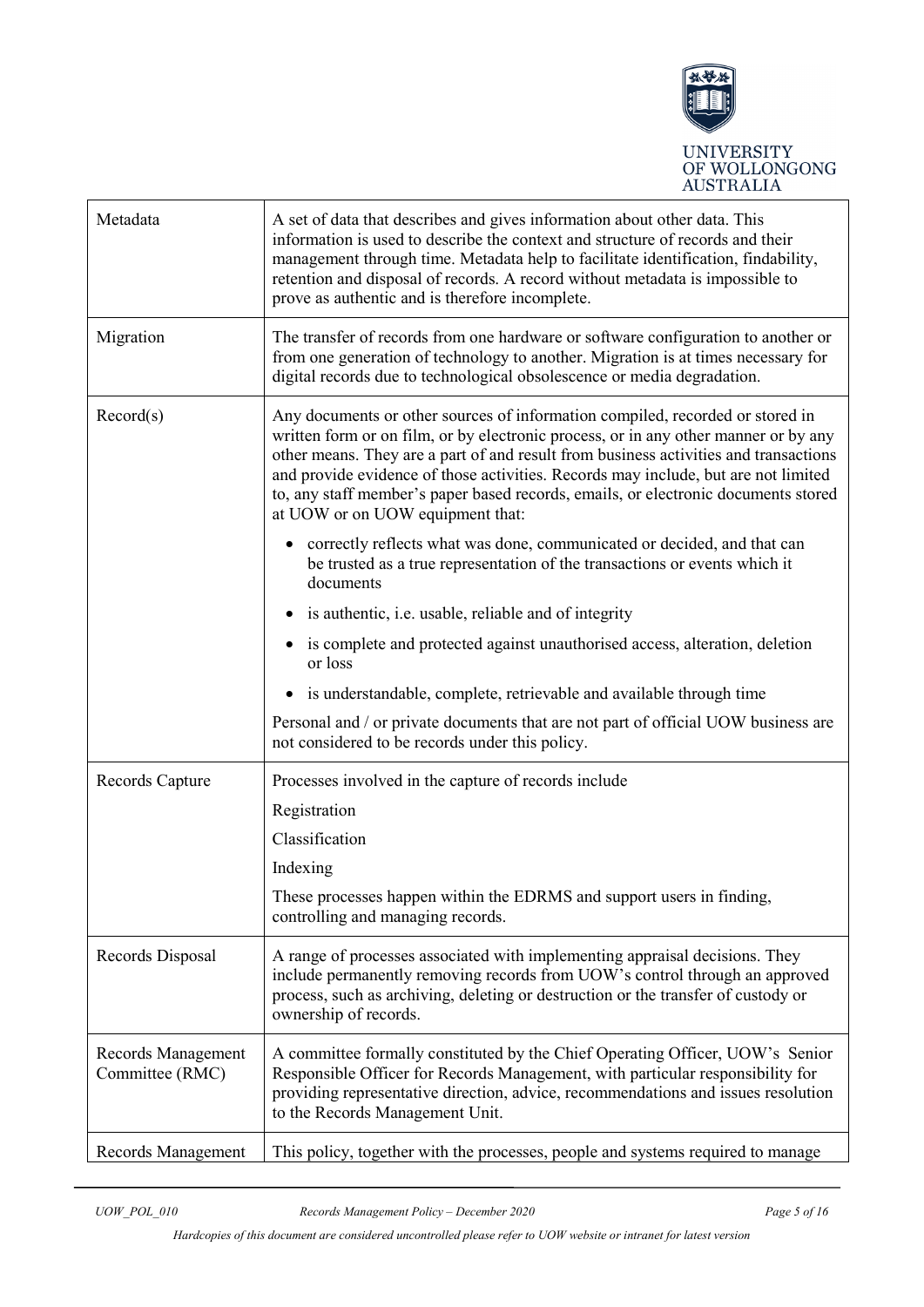

| Framework                           | records in accordance with the State Records Act 1998 (NSW).                                                                                                                                                                              |
|-------------------------------------|-------------------------------------------------------------------------------------------------------------------------------------------------------------------------------------------------------------------------------------------|
| Records Management<br>Unit (RMU)    | Unit of the Governance and Legal Division responsible for maintaining and<br>supporting Records Management at UOW.                                                                                                                        |
| <b>Retention Period</b>             | The minimum periods of time the University is required to keep records under the<br>State Records Act 1998 (NSW), which are outlined in "General Authorities".                                                                            |
| Senior Responsible<br>Officer (SRO) | The SRO has overall responsibility for UOW's Records Management Framework,<br>Records Management Systems and Records Management Compliance. The SRO<br>at UOW is the Chief Operating Officer or Nominee.                                  |
| <b>State Archives</b>               | For the purpose of this policy, this is a classification relating to records that are<br>required to be kept indefinitely as NSW state records in accordance with the<br>relevant General Authority and the State Records Act 1998 (NSW). |
| Units                               | All UOW Faculties, Divisions, Departments and Units                                                                                                                                                                                       |
| <b>UOW</b> Archives                 | A unit within the UOW Library that manages, preserves and provides access to<br>physical and digital archival materials relating to:                                                                                                      |
|                                     | the corporate and social history of UOW                                                                                                                                                                                                   |
|                                     | materials of historical significance to the Illawarra region                                                                                                                                                                              |
|                                     | materials of relevance to our teaching and research                                                                                                                                                                                       |

## <span id="page-5-0"></span>**3 Application & Scope**

- 1. This Policy applies to all records that are part of and relate to business activities that are created during business activities at UOW. They include, but are not limited to, student records, research records, staff records, legal records, governance records, records in relation to buildings and maintenance as well as financial records.
- 2. This Policy applies to all business activities of UOW, including such records of business activities of UOW's Controlled Entities, conducted both within and outside of Australia where such records fall within the control of UOW.
- 3. This Policy applies to the creation, capture, location, access, use, management, storage, retrieval and disposal of records by all UOW staff.
- 4. This Policy replaces all previous Records Management Policies and takes precedence over local Records Management policies, guidelines and practices.

## <span id="page-5-1"></span>**4 Policy Principles**

1. UOW is required to establish a Records Management Program that complies with the requirements of the State Records Act 1998 (NSW) and associated regulations, standards, policies and guidelines. UOW's program is known as the Records Management Framework.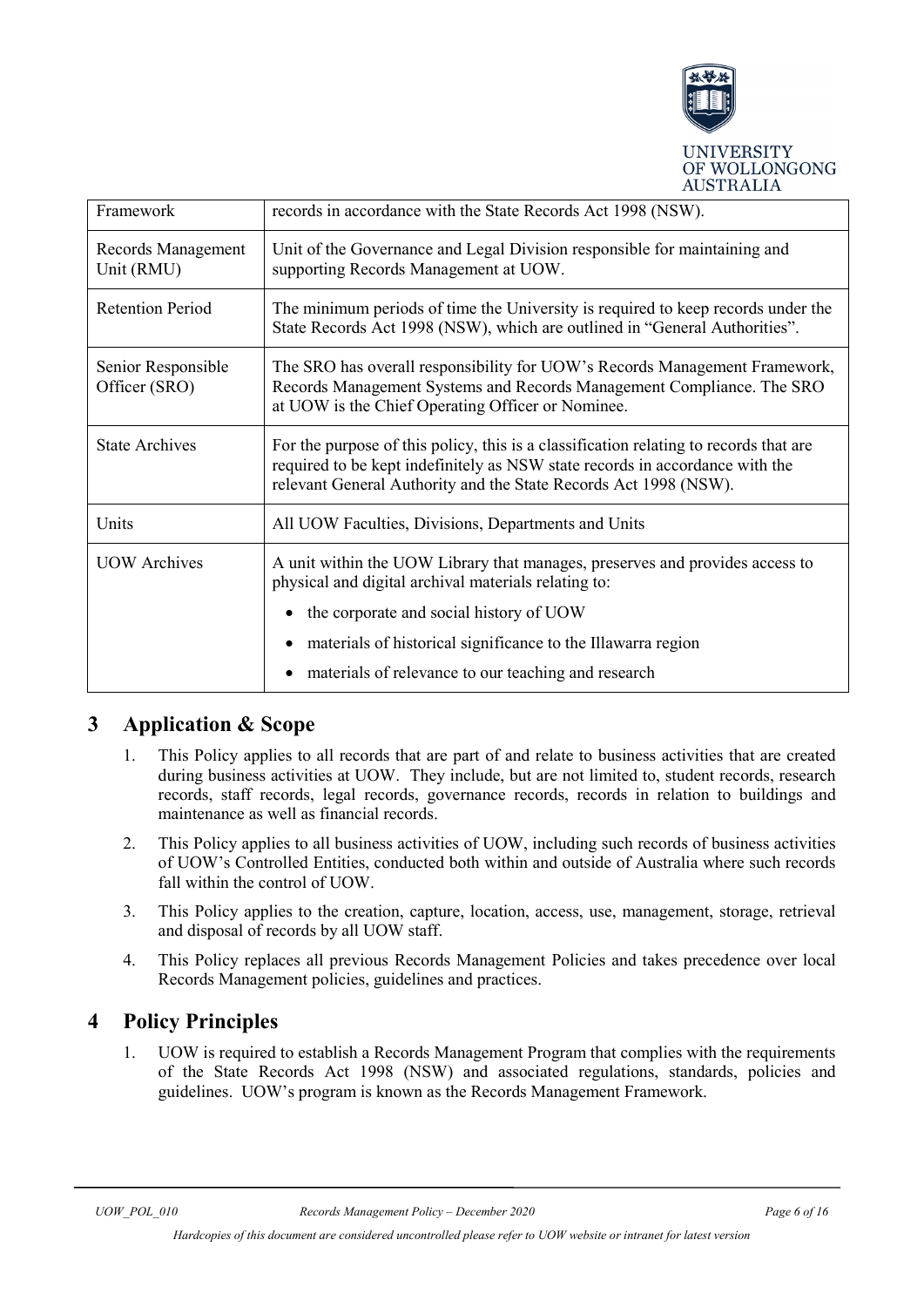

- 2. The Records Management Framework must be implemented in all Units across UOW to support the University's compliance obligations. Business activities may be subject to internal / external monitoring and auditing to ensure ongoing compliance.
- 3. Records management requirements should be embedded within policies, procedures and processes across all areas of the University.

## <span id="page-6-0"></span>**5 Ownership, custody and control of UOW Records**

#### **General**

- 1. All records created by staff, or received by staff, in the course of UOW's operations and activities, are owned by UOW unless otherwise specified under contract. Regardless of the ownership of records, any record created, accessed and or stored by UOW must be managed pursuant to this Policy.
- 2. Control of records identified to be kept indefinitely ("as State Archives") under the General Authorities issued under the State Records Act 1998 (NSW) will eventually transfer into the custody of the State Archives and Records Authority of NSW.
- 3. The custody of physical "State Archive" records will remain with the University Archives, within the UOW Library, in line with the UOW Collection Development Policy. UOW will retain both custody and control of historical records assessed as having continuing value.

#### **Business Systems and Databases**

- 4. As a general rule, all UOW records must be stored and classified within the EDRMS for UOW to fulfil its obligations under the State Records Act 1998 (NSW) and related UOW policy documents. The EDRMS is a dedicated system to provide efficient, effective and compliant management of records. Other business systems and databases are typically not designed to facilitate the classification and compliant disposal of records.
- 5. Where records are stored and classified in business systems other than the EDRMS such storage must be approved by the SRO or nominee. The "EDRMS Storage Exemption Application" form needs to be completed and authorised.
- 6. The system owner must ensure the system satisfies NSW State Records requirements and the [Business Continuity Management Policy](http://www.uow.edu.au/about/policy/UOW062276.html) through appropriate backup and disaster recovery practices.
- 7. Before Units implement new or upgrade existing business systems, records management requirements must be considered and documented at the business requirements gathering stage. RMU must be consulted and be given the opportunity to provide input into those requirements.
- 8. RMU will review any new business system to gather the level of its records management capability as well as the new system's ability to interact with the EDRMS.
- 9. RMU must be notified of existing databases / business systems that capture records that are not held in the EDRMS. Units using databases / business systems that store records need to consult with RMU to ensure they meet NSW State Records requirements.
- 10. Where records are scheduled for system migration, RMU must be involved in this process to ensure that the outcomes of the migration will be compliant with NSW State Records requirements.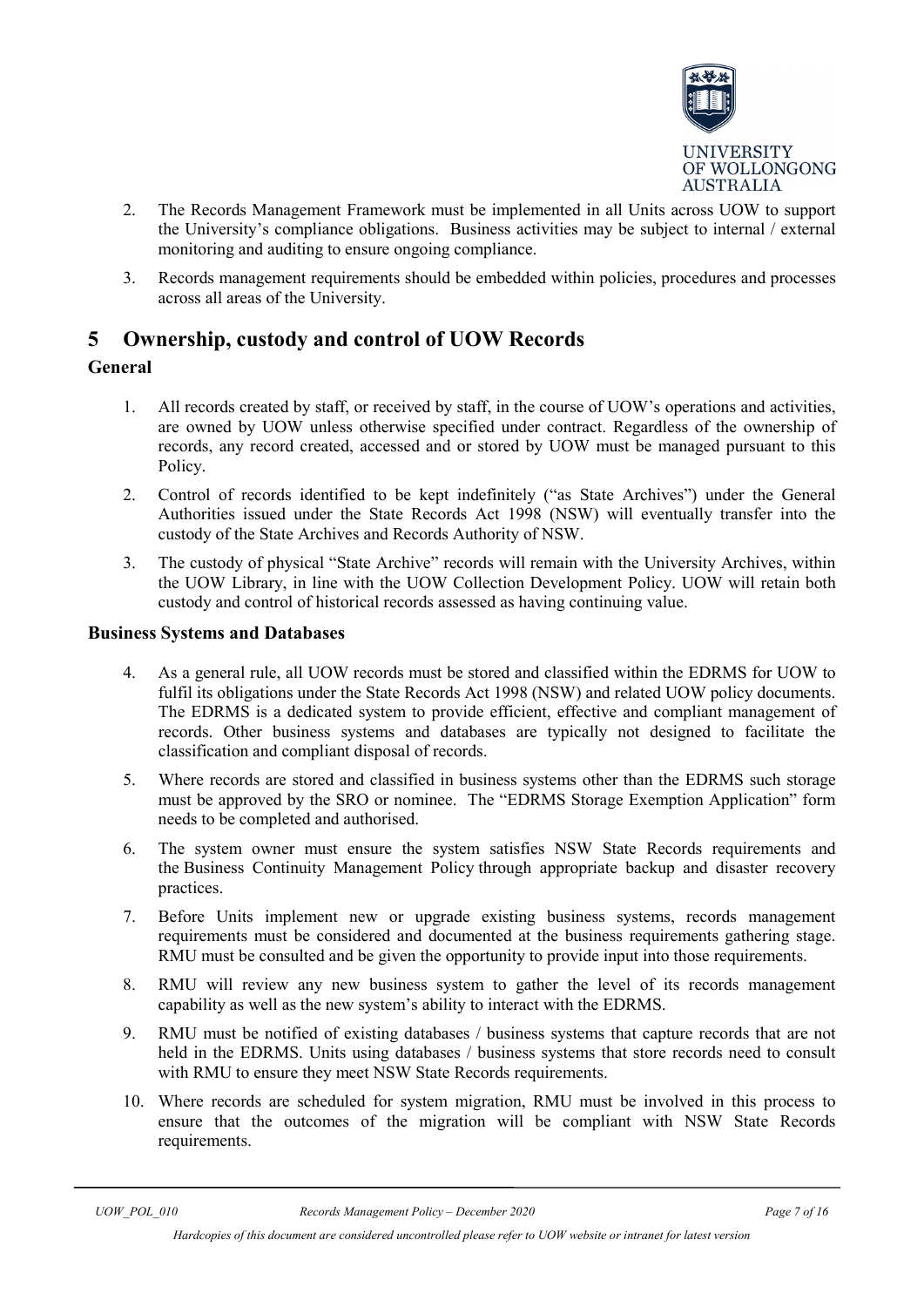

## <span id="page-7-0"></span>**6 Creation and Capture of Records**

#### **Records Creation and Capture**

- 1. Records that are not facilitative or ephemeral should be created at commencement of a business activity or transaction and checked-in to the EDRMS or as soon as practicable. This will ensure a full, authentic and accurate record is captured and maintained within the EDRMS. Examples include, but are not limited to:
	- is written, received or used in the course of UOW business dealings;
	- approves or authorises UOW actions;
	- signifies a policy change or development;
	- commits UOW to an arrangement or business deal:
	- contains advice or provides guidance for people inside or outside UOW;
	- requires an action by UOW;
	- if an email, is likely to be reviewed or audited.
- 2. Records are classified using metadata in order to describe records, people and business activities in a suitable amount of detail to ensure:
	- a. better information accessibility and improved security;
	- b. consistent and improved records management; and
	- c. greater accountability in business operations.

Metadata requirements and naming convention for UOW records are managed by the RMU and published on the RMU intranet page. RMS users are responsible to ensure that records have sufficient metadata assigned and comply with appropriate naming conventions when records are checked-in to EDRMS.

- 3. To preserve the integrity of UOW's records, no additions or alterations should be made to an existing record. If additions or alterations are required, a subsequent record should be created and added using consistent metadata and naming conventions.
- 4. Where records are not checked-in to the EDRMS on creation they need to be stored by the responsible Unit in accordance with the requirements outlined in this policy until they are checked-in to EDRMS.
- 5. Physical records need to be stored securely and in appropriate environmental conditions to avoid damage and deterioration (Refer Section 7 of this Policy)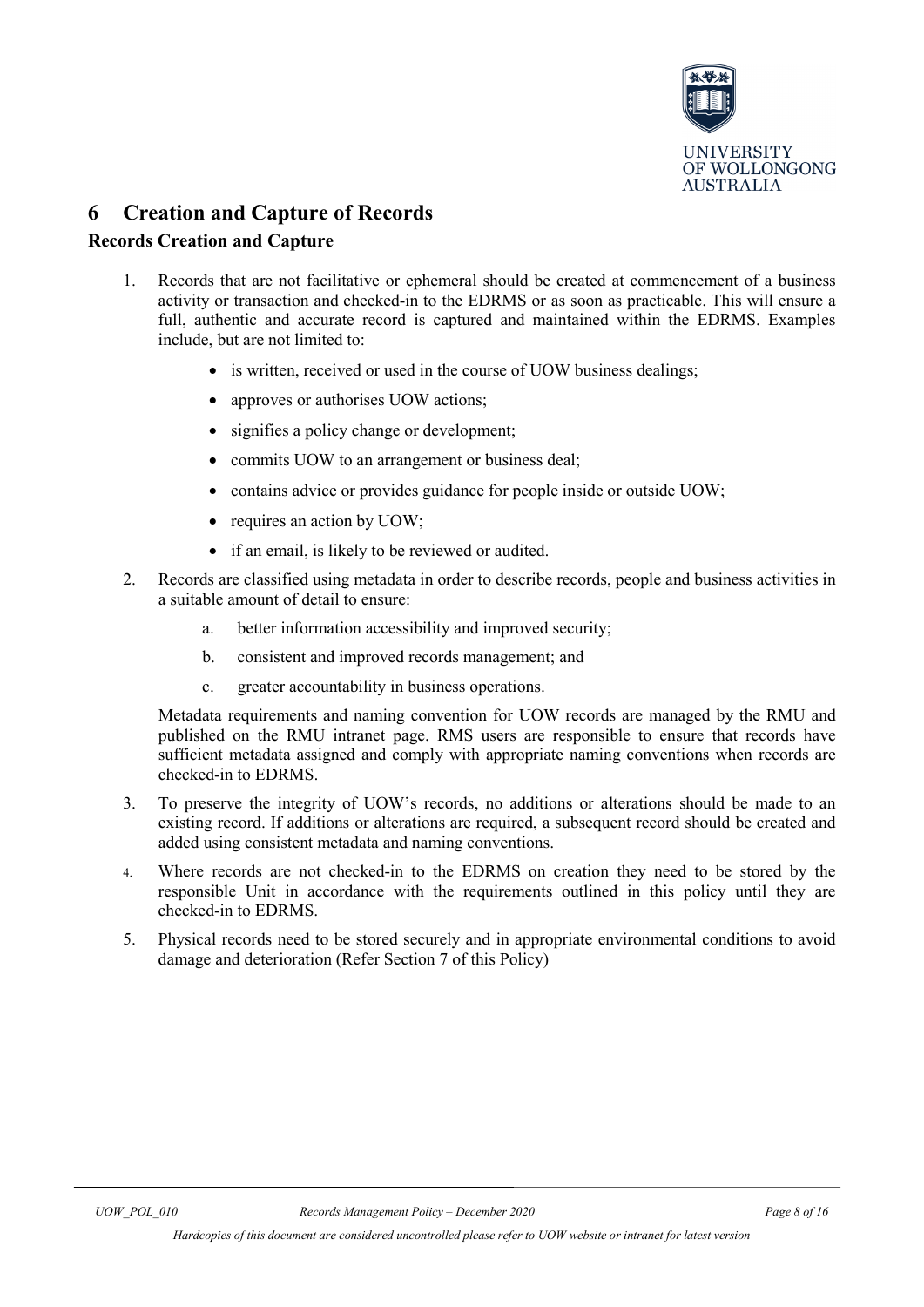

#### **Records not requiring Retention**

- 6. The State Records Act 1998 (NSW) and the State Records Regulation 2015 (NSW) set out the types of records created as part of normal administrative practice (NAP). Certain types of records created under NAP are not required to be retained. Records created in accordance with NAP that do not need to be retained include:
	- a. facilitative or ephemeral records including appointment diaries, calendars, 'with compliments' slips, personal emails and emails in personal or shared drives, emails that have been captured in the EDRMS;
	- b. working papers (papers, background notes and reference materials that are used to prepare or complete other records) that are primarily facilitative where the retention of the final version of the record is sufficient to meet record-keeping requirements and that are not required to be retained in order to account for policies, decisions, reasons and actions or not required to function as evidence. For example: calculations, rough notes, statistics and figures;
	- c. drafts that are of a routine nature, not intended for further use or reference whether in paper or electronic form – including reports, correspondence, addresses, speeches and planning documents that contain minor edits for grammar and spelling and do not contain significant or substantial changes or annotations;
	- d. copies of material retained for reference purposes only; and
	- e. published or promotional material. For example: promotional material received by the University or external publications to which the University has no input (e.g. newspaper or journal articles).
- 7. More detailed information and advice about retention of records is available through RMU. If in doubt staff members are encouraged to refer to the Records Management unit resources on the intranet or contact the Records Management Support Portal.

#### **Imaging**

- 8. Imaging, involves the creation of electronic copies of records (for example by scanning hard copy document).
- 9. Where records have been imaged, in most circumstances, provided authentic, complete and accessible copies of the records are made; the imaged documents are kept in accordance with this policy, and the source materials are not excluded under General Authority 45, the original records can be disposed of.
- 10. Business Units are encouraged to consult with RMU to ensure imaging and disposal of original records is done in a compliant manner.

#### **Duplication**

- 11. Duplication of records should be avoided where possible.
- 12. Records should be created and stored only once and should be shared between appropriate parties in a secure and controlled manner.
- 13. Where records are shared and different business units hold duplicate records, the responsibility for maintaining the record lies with the faculty, division or business unit that owns the business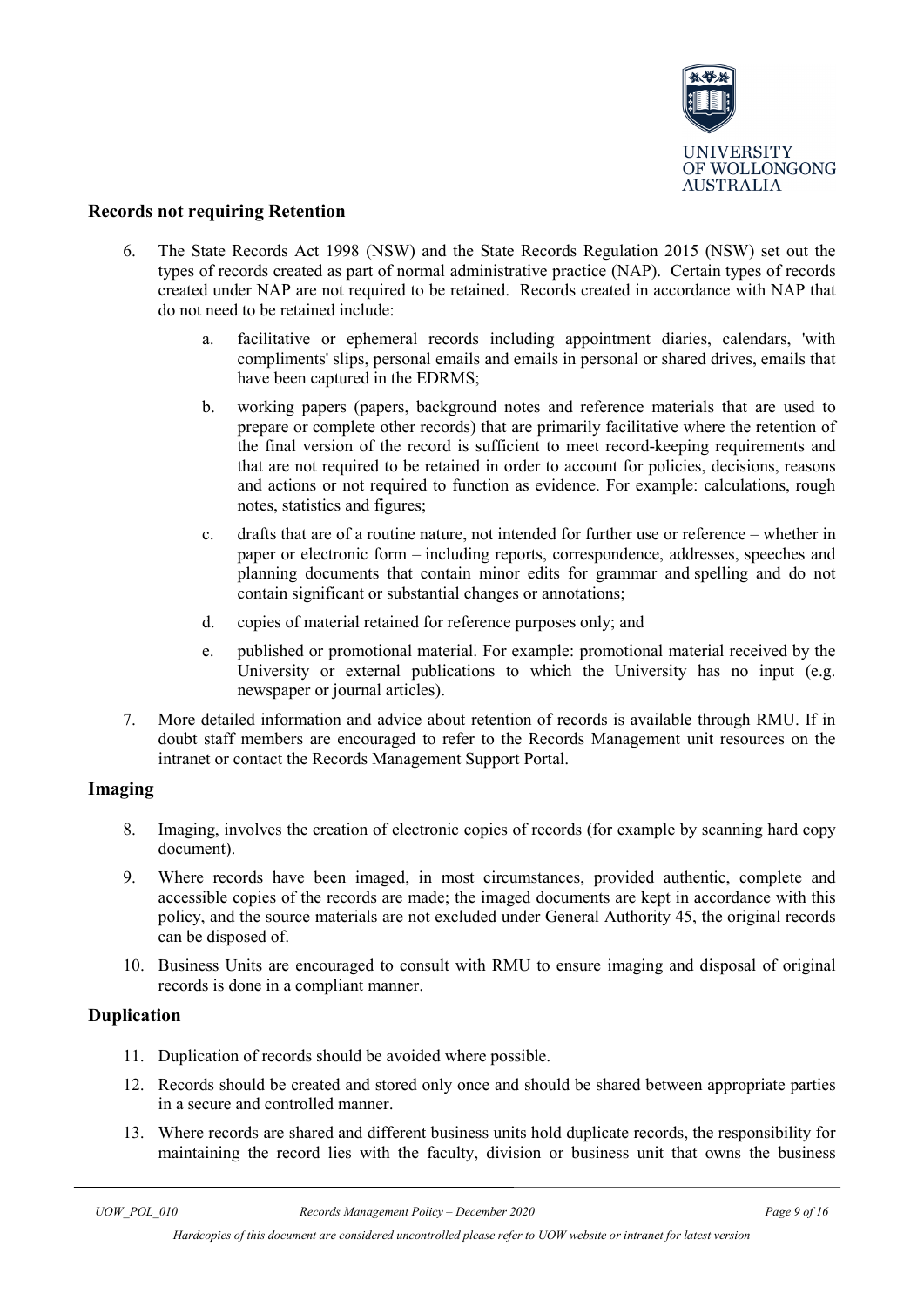

transaction associated with those records, e.g. staff records are the responsibility of the Human Resources Division and student administrative records are the responsibility of the Student and Accommodation Services Division.

#### **Creation and Capture of Emails**

- 14. Email correspondence is an official record if it documents a business activity of UOW. The record must be stored within the EDRMS including all previous threads and relevant attachments to ensure it is a full and accurate record.
- 15. Storing emails within email folders on a UOW computer or on a shared drive does not satisfy the requirements of the State Records Act.

### <span id="page-9-0"></span>**7 Physical Storage and Security**

- 1. Physical records must be stored in a suitable and secure area. Suitability for record keeping means the area at a minimum should be ventilated, free of mould and free of any form of pest.
- 2. Records should be kept off the floor to avoid inundation by water. Access should only be provided to authorised staff.
- 3. Where records are stored in an area used by an individual employee they should be made available to authorised users at all times.
- 4. Confidential records must be kept in a secure work area, for example in a locked filing cabinet within a work area that has access controls on entrances.
- 5. Physical records identified as State or UOW historical archives should be stored with the UOW Archives or stored in other secure areas in consultation with RMU and the Manager Archives.
- 6. Physical records stored off-site, away from UOW campuses must be stored in appropriate suitable and secure conditions in bespoke record-keeping facilities, preferably that have been assessed by RMU.
- 7. Off–site storage in any other location, e.g. with self-storage providers, is not permitted due to heightened risks of damage, deterioration, unauthorised access or loss of records.
- 8. RMU is happy to provide assistance and advice in regard to the appropriate storage and security of physical records.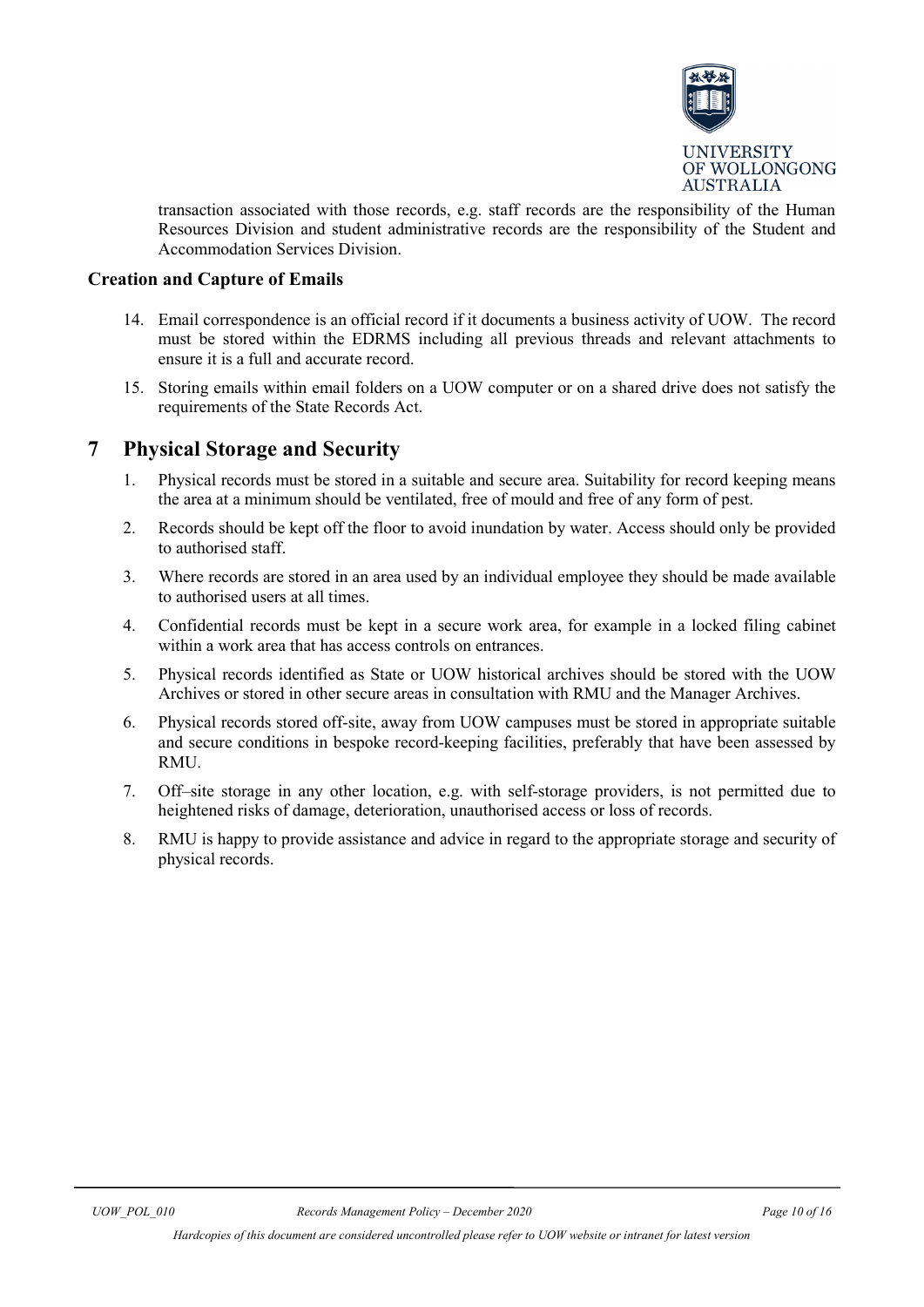

## <span id="page-10-0"></span>**8 Access to Records**

#### **Security Classification**

- 1. To ensure compliance with privacy obligations and to maintain the appropriate level of security for UOW information, an access level is assigned to records when they are checked-in to the EDRMS.
- 2. The access level is assigned to approved work sections ("Group ACLs") within EDRMS that are linked to Divisions, Faculties and Business Units.
- 3. Users are assigned to appropriate Group ACLs as approved by owning Division / Faculty / Unit's appropriate officer under the Delegations of Authority Policy.
- 4. A list of available GroupACLs and a list of approvers for those can be obtained from the RMU Intranet Page.

#### **Access to Records by UOW staff**

- 5. In accordance with the UOW Privacy Policy, Staff should only access records for which they have a legitimate business need in the capacity of their employment and for which they have approved access.
- 6. Access to electronic records kept in EDRMS relating to a Group ACL that a staff member does not belong to requires authorisation from the relevant Group ACL approver as outlined on the [RMU](https://intranet.uow.edu.au/recordsmanagement/workgroups/index.html) [Intranet Page.](https://intranet.uow.edu.au/recordsmanagement/workgroups/index.html) The same principle applies for physical records.
- 7. Members of the Senior Executive, the Legal Services Unit and the Records Management Unit are considered authorised users where access to specific records across the University's operations is required for the purpose of their roles.

#### **Access to Records by external parties**

- 8. Access to records that are not made publically available by the University is not to be provided to parties external to UOW unless authorised by the Manager, Information Compliance and permissible under a UOW policy document or where required by law.
- 9. Where a request to access a UOW record is made that is not covered by a UOW delegation, policy document or legal instrument, the staff member should contact the Manager, Information Compliance in the Legal Services Unit.
- 10. Provision of original physical records should be avoided where possible and copies provided.

#### **Access to Records via Subpoena or Warrant**

- 11. Requests for access to records via subpoena or legal warrant is to be managed by the Legal Services Unit within the Governance and Legal Division.
- 12. If a subpoena or legal warrant addressed to UOW is received by a Faculty or Unit, it should immediately be referred to the Legal Services Unit.
- 13. No information should be supplied in reply to the subpoena or legal warrant without the approval of Legal Services Unit.
- 14. Any information or record under request via subpoena or legal warrant must not be destroyed until the Legal Services Unit has approved to do so.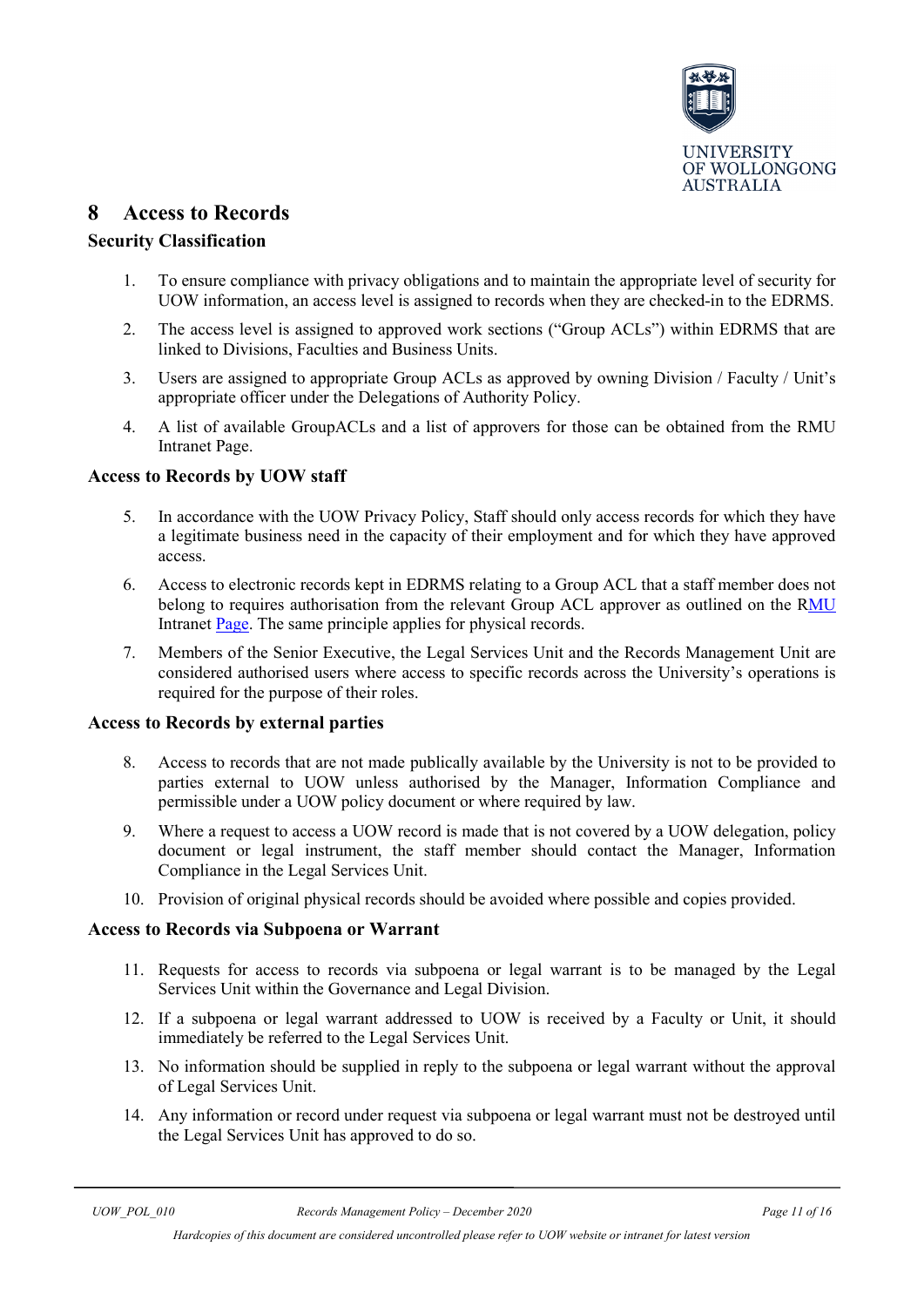

#### **Access to Records via the Government Information (Public Access) Act 2009 (NSW) (GIPA**

- **Act)** 
	- 15. Access to records via application under GIPA legislation is managed by UOW's Manager Information Compliance, Legal Services Unit, Governance and Legal Division.
	- 16. Any requests for information under the GIPA legislation should be directed to the Manager, Information Compliance in the Legal Services Unit, Governance and Legal Division.

#### <span id="page-11-0"></span>**9 Disposal of Records**

#### **Retention**

- 1. Records must be retained for the minimum legal retention periods as specified in the relevant General Authority issued under the State Records Act 1998 (NSW).
- 2. Any additional retention requirements specified or implied in other legislation must also be satisfied.
- 3. Longer than legally required retention periods may apply to some records based on UOW business needs. Such additional retention periods will be approved by the Senior Responsible Officer (the Chief Operating Officer) on the recommendation of the Records Management Committee.

#### **Archival Records**

- 4. Decisions relating to the permanent retention of records as "State Archives" will be based on an appraisal of the records in line with relevant General Authorities issued under the State Records Act 1998 (NSW).
- 5. Decisions relating to the permanent retention of other records as UOW historical archives will be based on an appraisal of the records in line with the Collection Development Policy and other relevant policies and guidelines together with an assessment of their continuing value to UOW.
- 6. Decisions pertaining to State Archives records should be directed to RMU.
- 7. Decisions pertaining to UOW Historical Archives should be directed to the Manager Archives.

#### **Disposal**

- 8. UOW Records will be disposed of according to the State Records Act 1998 (NSW) and as outlined in the relevant General Authorities and any additional UOW retention periods.
- 9. RMU is responsible for the disposal of records or referral of records to the UOW Archives.
- 10. No records must be disposed of without completion of a [UOW Records Disposal Register](http://www.uow.edu.au/content/idcplg?IdcService=GET_FILE&dDocName=UOW053236&RevisionSelectionMethod=latestReleased) and approval by the Senior Responsible Officer or nominee.
- 11. Records documenting disposal activities must be retained by RMU within the EDRMS.
- 12. Any records related to current litigation or formal access requests must be retained, regardless of any retention schedule or approved disposal process. The relevant unit must notify RMU as soon as it is aware that records may be or are required, and the records will be removed from any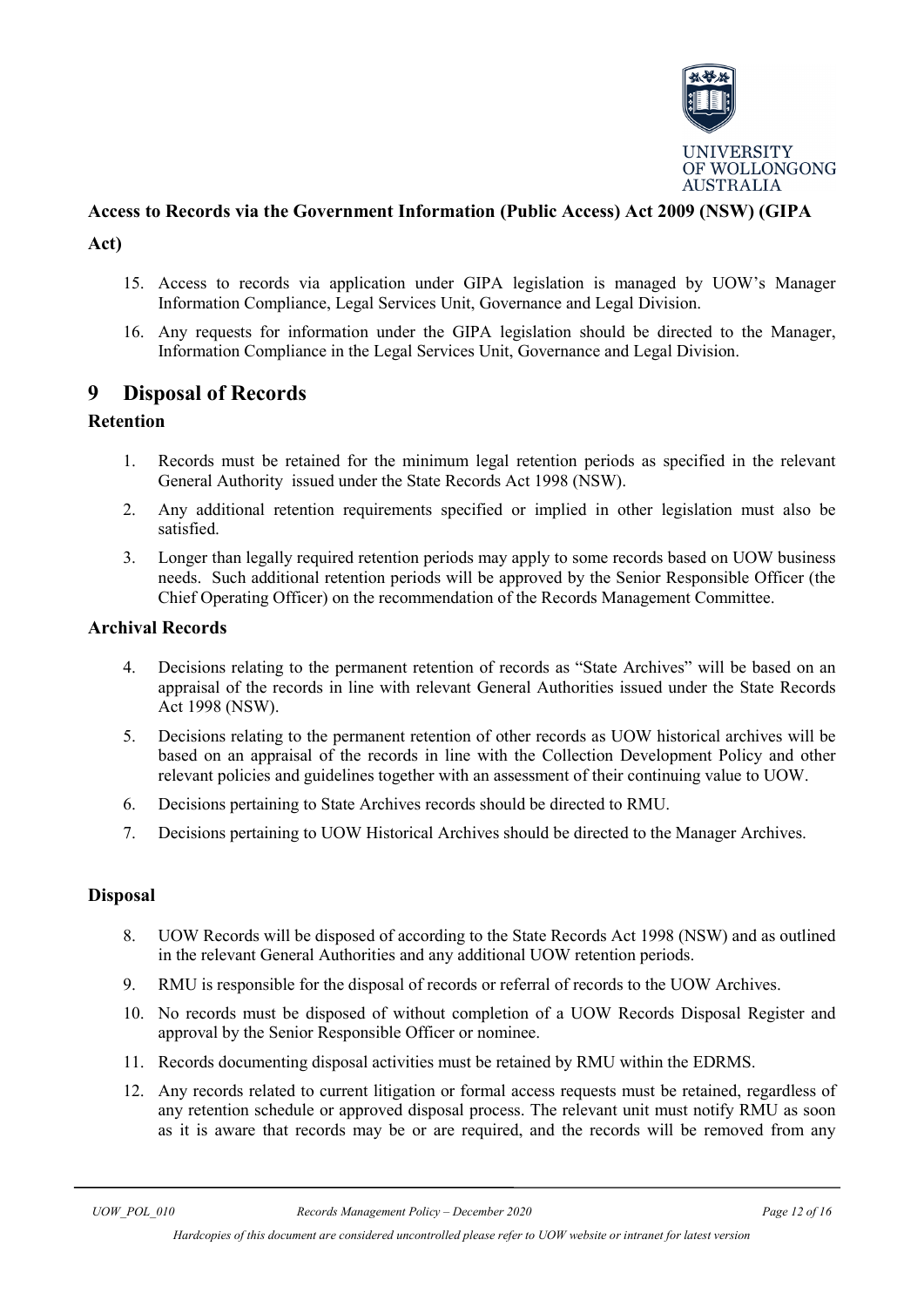

disposal process. Those records may only be returned to a disposal process with approval of the Senior Responsible Officer or nominee.

- 13. Where, for a particular record, the responsible unit cannot be identified, has been merged or has otherwise ceased to exist, the current member of the Senior Executive under whose portfolio the business function now falls will be considered to be the appropriate delegate for the purposes of disposal authorisation. Where this cannot be determined, the role will default to the Senior Responsible Officer (or nominee).
- 14. Disposal of all records, electronic and physical, must be undertaken in a controlled and secure manner in accordance with the General Authorities published by the NSW State Archives and Records Authority.

#### <span id="page-12-0"></span>**10 Roles & Responsibilities**

#### **Senior Responsible Officer (SRO)**

- 1. The Senior Responsible Officer for Records Management at UOW is the Chief Operating Officer. The Senior Responsible Officer (or nominee) is responsible for:
	- a. UOW's compliant records management in accordance with the State Records Act 1998 (NSW)
	- b. Implementing and supporting a culture of strong records management compliance throughout UOW; and
	- c. Approving retention periods longer than the legislative retention period upon recommendation of the Records Management Committee

#### **Executive Dean of Faculty / Director of Division**

- 2. The Executive Dean of Faculty / Director of Division / is responsible for:
	- a. Compliant records management for their respective areas in accordance with the State Records Act 1998 (NSW);
	- b. Implementing and supporting a culture of strong records management compliance;
	- c. Promoting active cooperation of staff with RMU; and
	- d. Providing approval of record disposal via the [UOW Records Disposal Register.](https://intranet.uow.edu.au/static/UOW_Records_Disposal_Register_latestReleased_UOW053236.docx)
	- e. Ensuring any business systems in their portfolios are compliant with records management requirements and that RMU is consulted in the development of new systems to ensure records management compliance through integration or interaction with EDRMS.

#### **Records Management Unit (RMU)**

- 3. The Records Management Unit (RMU) is responsible for the coordination and maintenance of UOW's Records Management Framework, including:
	- a. management and support of UOW's EDRMS;
	- b. development, review and communication of records management policies and associated procedures and standards;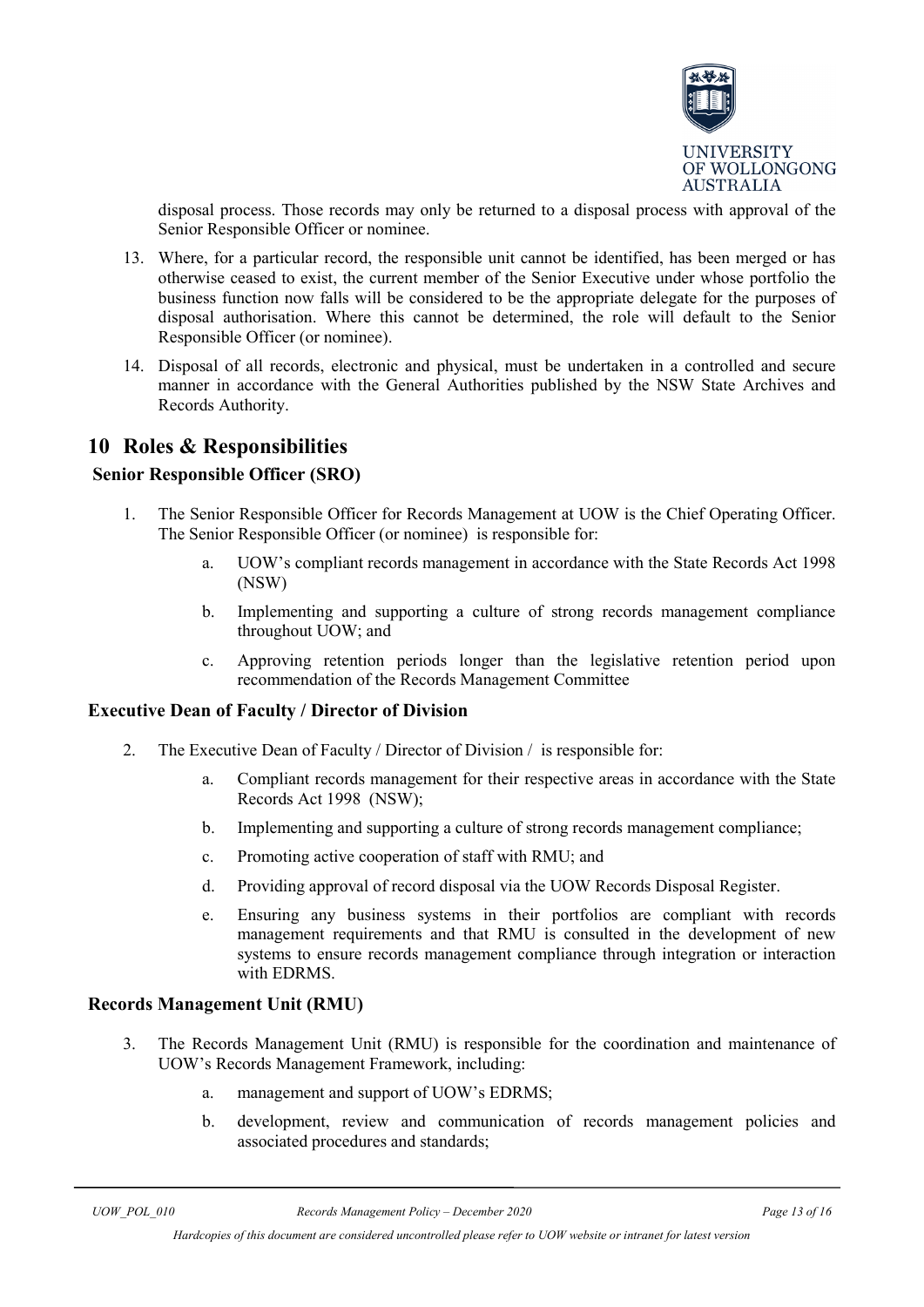

- c. provision of records management training and education programs;
- d. provision of advice on records management practices and issues (including off-site storage assessment and business systems records compliance review) as part of an advisory service to Units across UOW;
- e. provision of advice and execution of record disposal activities in accordance with General Authorities issued under the State Records Act 1998 (NSW); and
- f. monitor the performance of Business Units against records management policies, and processes.

#### **Faculties and Schools, Divisions and Units**

- 4. Each unit is responsible for:
	- a. ensuring that they have implemented the requirements of the Records Management Framework across their Units;
	- b. consulting with RMU in regards to records management requirements before implementing new business systems;
	- c. complying with this policy;
	- d. ensuring the sustainability of their records management practices, and
	- e. managing their records from creation to disposal in cooperation with RMU.
- 5. The following Records Management Contact roles should be appropriately delegated:
	- a. A Primary Records Management Contact ("RM Champion") is a Faculty or Unit representative and is the point of contact for RMU in relation to Faculty-wide or Unitwide records management activities and issues.
	- b. The Secondary Records Contact is a "super user" with broader EDRMS access. This staff member is the main contact for internal staff and is a contact point with RMU for specific unit level activities.
- 6. Local Records Contacts are staff members assigned responsibility at a Business Unit level for dayto-day records management activities, such as record creation.
	- a. RMU must be informed when Record Management Contacts change. Training for new Records Contacts and refresher sessions can be organised through RMU.
	- b. Where a restructure occurs, RMU should be consulted as soon as practical to plan and facilitate the transition of records between Business Units, as well as liaise regarding the transfer of relevant historical records to the UOW Archives as required.

#### **UOW Staff**

- 7. All UOW staff have a responsibility to be aware of and comply with the Records Management Framework and their responsibilities under it. This includes attending training or completing online training as required by UOW.
- 8. Staff are responsible for ensuring that records supporting and documenting their business activities are created, captured and accessed in accordance with the provisions of this Policy.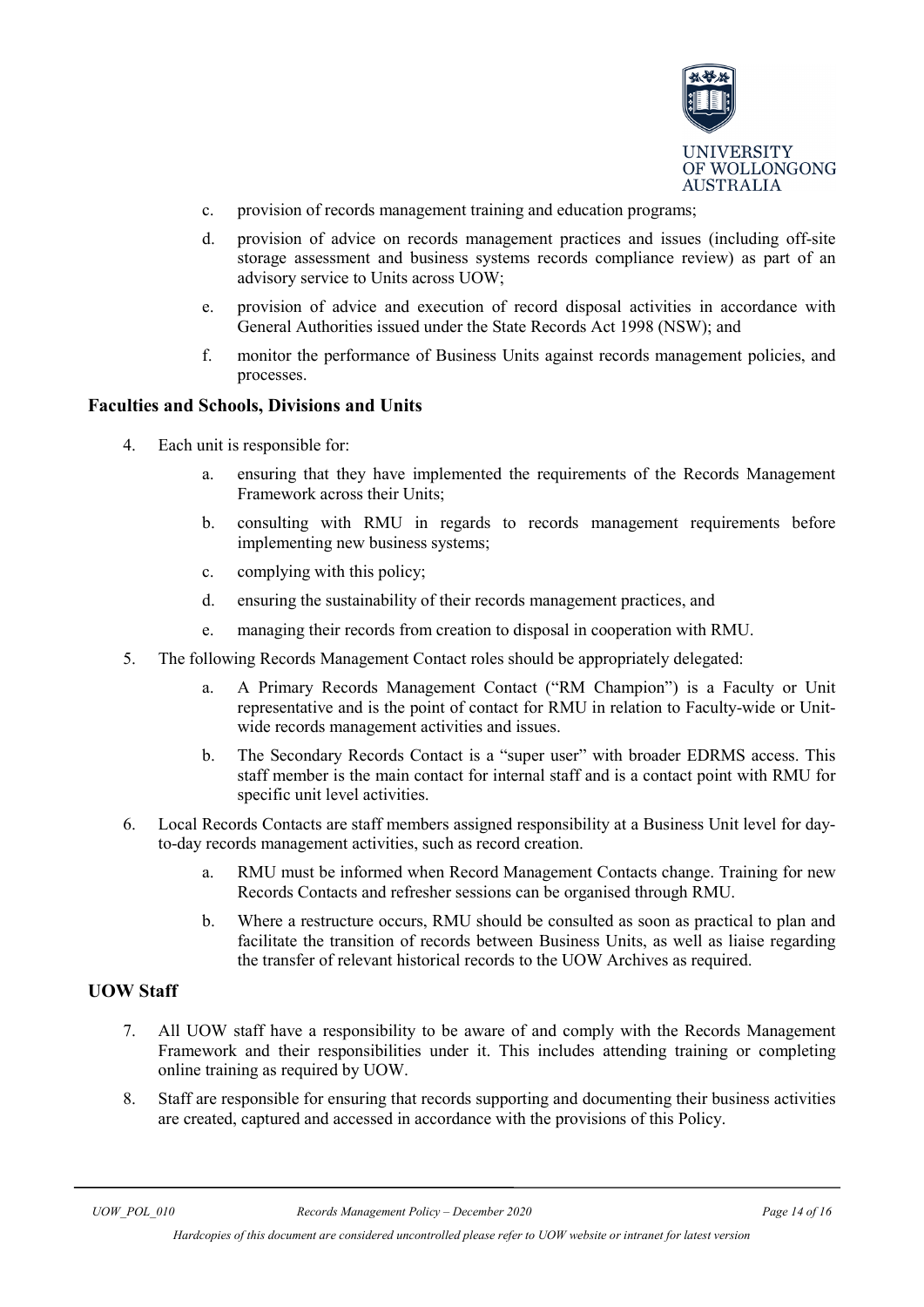

9. Staff must also be aware of and comply with data protection principles, privacy, and confidentiality requirements specified in relevant legislation and the University Code of Conduct.